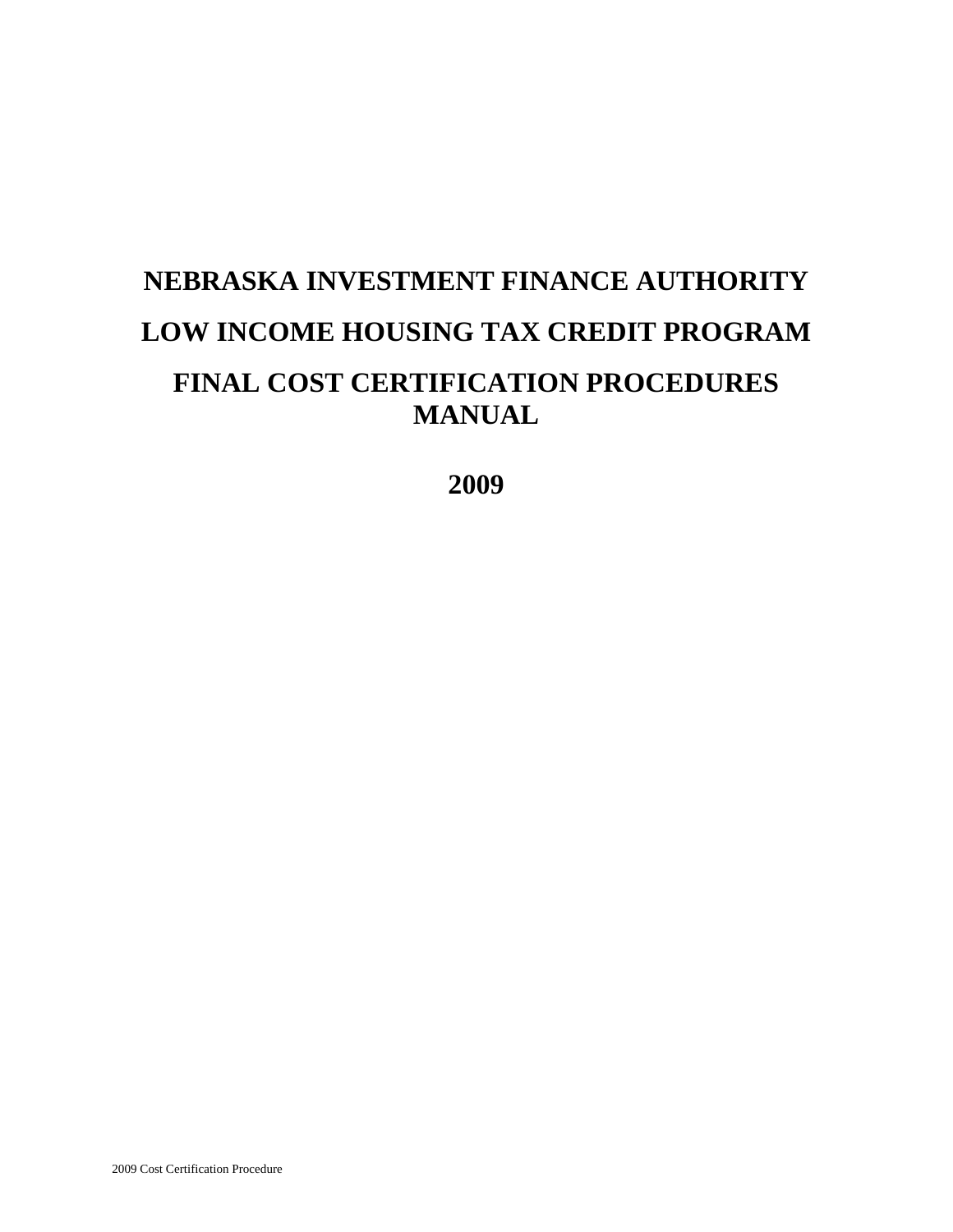# **2009 FINAL COST CERTIFICATION PROCEDURES MANUAL**

Nebraska Investment Finance Authority ("NIFA") Low Income Housing Tax Credit ("LIHTC") Cost Certification Procedures Manual (this "Manual") sets forth criteria and documentation required for requesting IRS Form 8609(s).

#### **SECTION 1.1 QUALIFYING FOR FINAL ALLOCATION OF LIHTC—IRS FORM 8609**

An owner must notify NIFA when a development has been placed-in-service. NIFA will issue IRS Form 8609(s) contingent upon the owner submitting two copies of all documentation detailed in Section 1.2(b) of this Manual to NIFA (the "Final Cost Certification Documentation") by:

- (a) Developments Placed-in-Service During Calendar Year 2009. For developments receiving a Firm Commitment in 2009 that will be placed-in-service during the 2009 calendar year, NIFA will make an allocation of LIHTC by issuing IRS Form 8609(s) prior to the end of the 2009 calendar year. The owner must notify NIFA when the development has been placed-in-service and submit to NIFA within 60 days of the placed-in-service date but no later than December 1, 2009, the Final Cost Certification Documentation detailed in Section 1.2(b) of this Manual
- (b) Developments Placed-in-Service After Calendar Year 2009. For developments receiving a Firm Commitment during 2009 that will be placed-in-service after the end of the 2009 calendar year, the owner must submit to NIFA the Carryover Allocation Documentation as set forth in the Carryover Allocation Procedures Manual by November 1, 2009. Such developments must be placed-in-service no later than December 31, 2010. The owner must notify NIFA when the development has been placed-in-service and submit to NIFA within 60 days of the placed-in-service date but no later than December 1, 2010, the Final Cost Certification Documentation detailed in Section 1.2(b) of this manual.

#### **SECTION 1.2 REQUIREMENTS FOR REQUESTING A FINAL ALLOCATION OF LIHTC/IRS FORM 8609**

- (a) Owners must submit two complete copies of the Final Cost Certification Documentation detailed in Section 1.2(b) to NIFA by the deadlines set forth in Section 1.1 of this Manual.
- (b) Upon receipt and review of the following documentation, NIFA will prepare the Land Use Restriction Agreement(LURA). Once the LURA is signed and notarized by all parties and recorded in the county in which the development is located, NIFA will issue IRS Form(s) 8609 for each building in the development: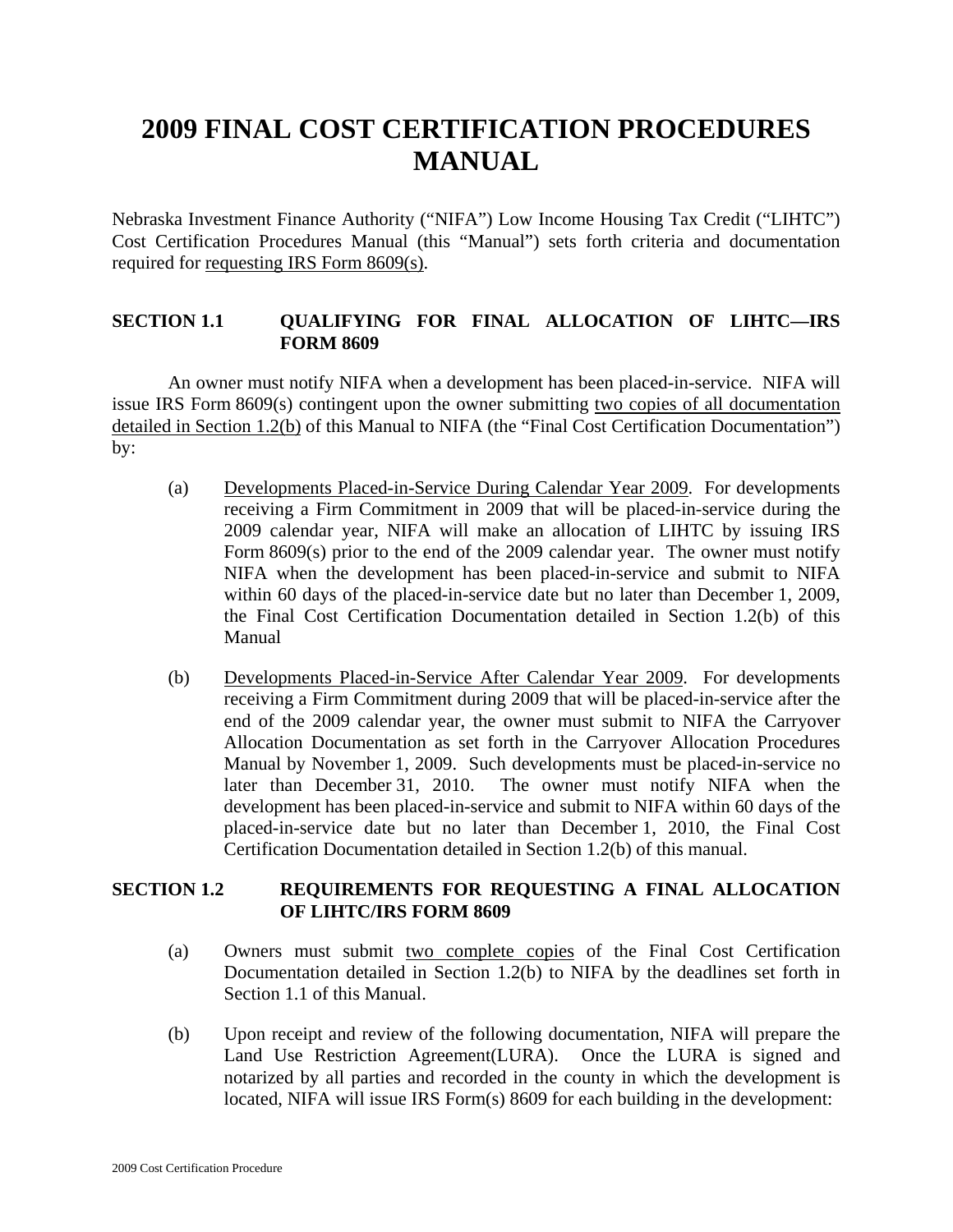- (1) Final Cost Certification in the form set forth in Exhibit A;
- (2) Individual Building Cost Certification for each building in the development that is being placed-in-service, Attachment 1 of the Final Cost Certification;
- (3) Placement in Service Acknowledgment for each building in the development that is being placed-in-service, Attachment 2 of the Final Cost Certification;
- (4) Contractors Certification from the general contractor of the development, Attachment 3 of the Final Cost Certification;
- (5) Annual development Expense and Permanent Financing Information certified by an independent, third-party certified public accountant, Attachment 4 of the Final Cost Certification;
- (6) Architect Certification for developments that have first floor units (or all units are accessible by an elevator) which are designed and constructed for first time occupancy after March 31, 1991, certifying that on-site inspections were performed during construction and that the development has been constructed in compliance with the Fair Housing Amendment Act, Attachment 5 of the Final Cost Certification;
- (7) Certification in the form of Exhibit B completed by an independent, thirdparty certified public accountant. For developments financed under the USDA-RD Section 515 program, owners may submit the RHS cost certification instead of the Audit Cost Certification;
- (8) For developments under the CROWN Program, CROWN Program Compliance Letter in the form of Exhibit C;
- (9) Recorded Warranty Deed reflecting the owner as the grantee and a copy of the settlement statement;
- (10) An occupancy permit from the municipality in which the development is located or, in the case of rehabilitation developments, other information in form and substance acceptable to NIFA that demonstrates that the development has been placed-in-service;
- (11) A copy of the owner's final title insurance policy;
- (12) For rehabilitation developments, a final work write-up clearly stating the items included in the rehabilitation, the quantity of items rehabilitated or replaced and their associated cost;
- (13) Evidence of any and all liens secured against the development;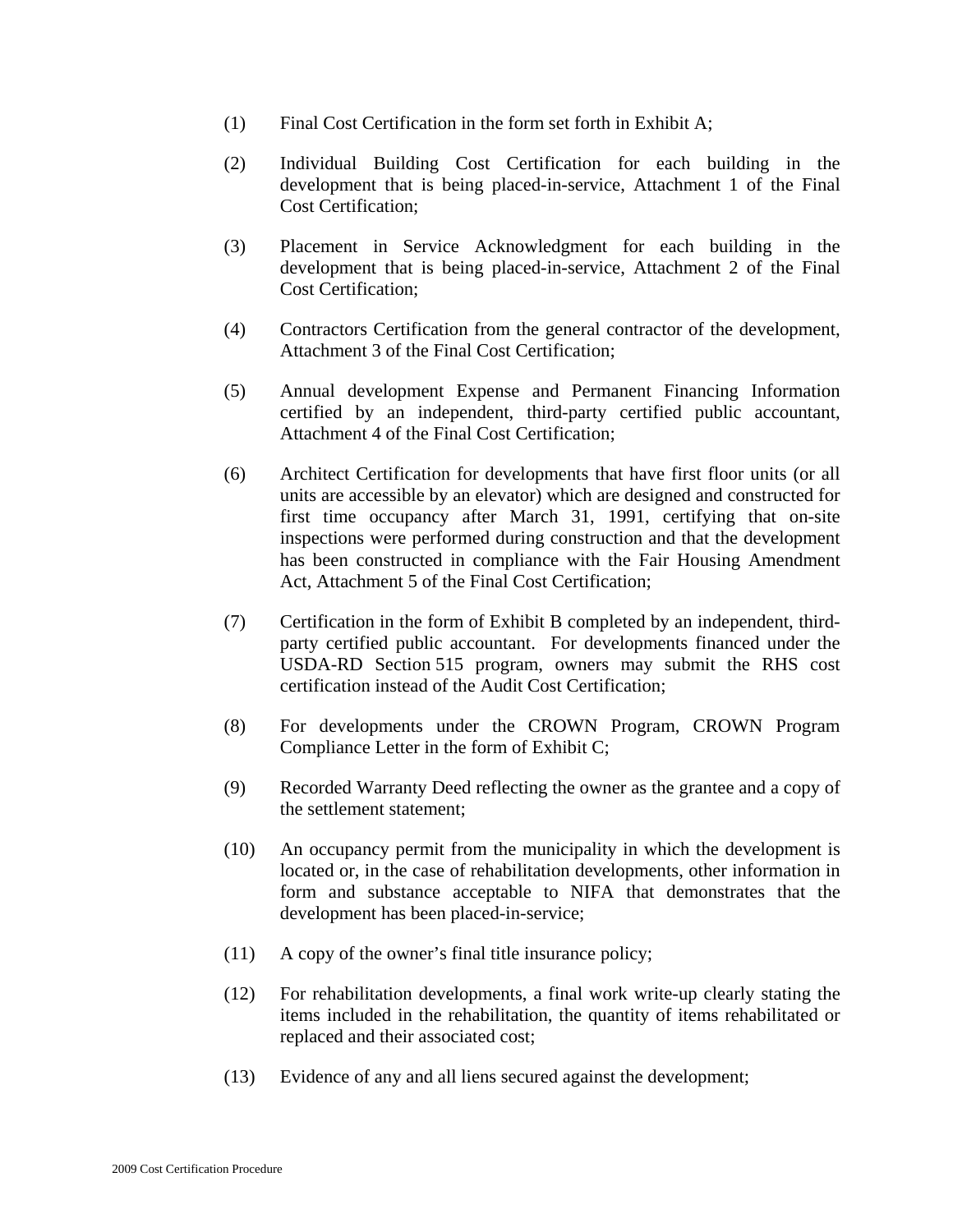- (14) For each source of permanent financing provide a copy of the executed loan agreement(s) and promissory notes(s) for closed loans or firm commitment(s) for permanent loan(s) not closed. Note, the permanent financing amounts should tie to Attachment 4 of the Final Cost Certification;
- (15) Certificate of Good Standing for the owner (within 30 days of placed-inservice date of the development);
- (16) Payment of all applicable fees to NIFA;
- (17) Final executed partnership or operating agreement identifying all partners/members;
- (18) Completed IRS Form 8821;
- (19) For developments receiving Historic Rehabilitation Tax Credits, copy of the United States Department of the Interior National Park Service Part II;
- (20) If points were received under the LIHTC Application for providing a Right of First Refusal, provide a copy of the executed Right of First Refusal; and
- (21) Any additional information requested by NIFA.
- (c) Upon review of the Final Cost Certification Documentation submitted, NIFA will notify the owner of any discrepancies in the submitted documentation and may request additional information to complete its review for the issuances of IRS Form(s) 8609. The owner will be given a deadline in which to correct any discrepancies and/or submit additional information. Failure to correct any discrepancies or provide additional information within the specified deadline may result in the revocation of the LIHTC allocation.
- (d) Upon the satisfactory completion of the conditions and requirements of this Manual, NIFA will then generate the LURA and IRS Form 8609(s) and forward to the owner. **NOTE:** The Form 8609(s) will be issued to the Owner once NIFA has received the signed and recorded LURA. The original IRS Form 8609(s) must be submitted to the Internal Revenue Service by the owner.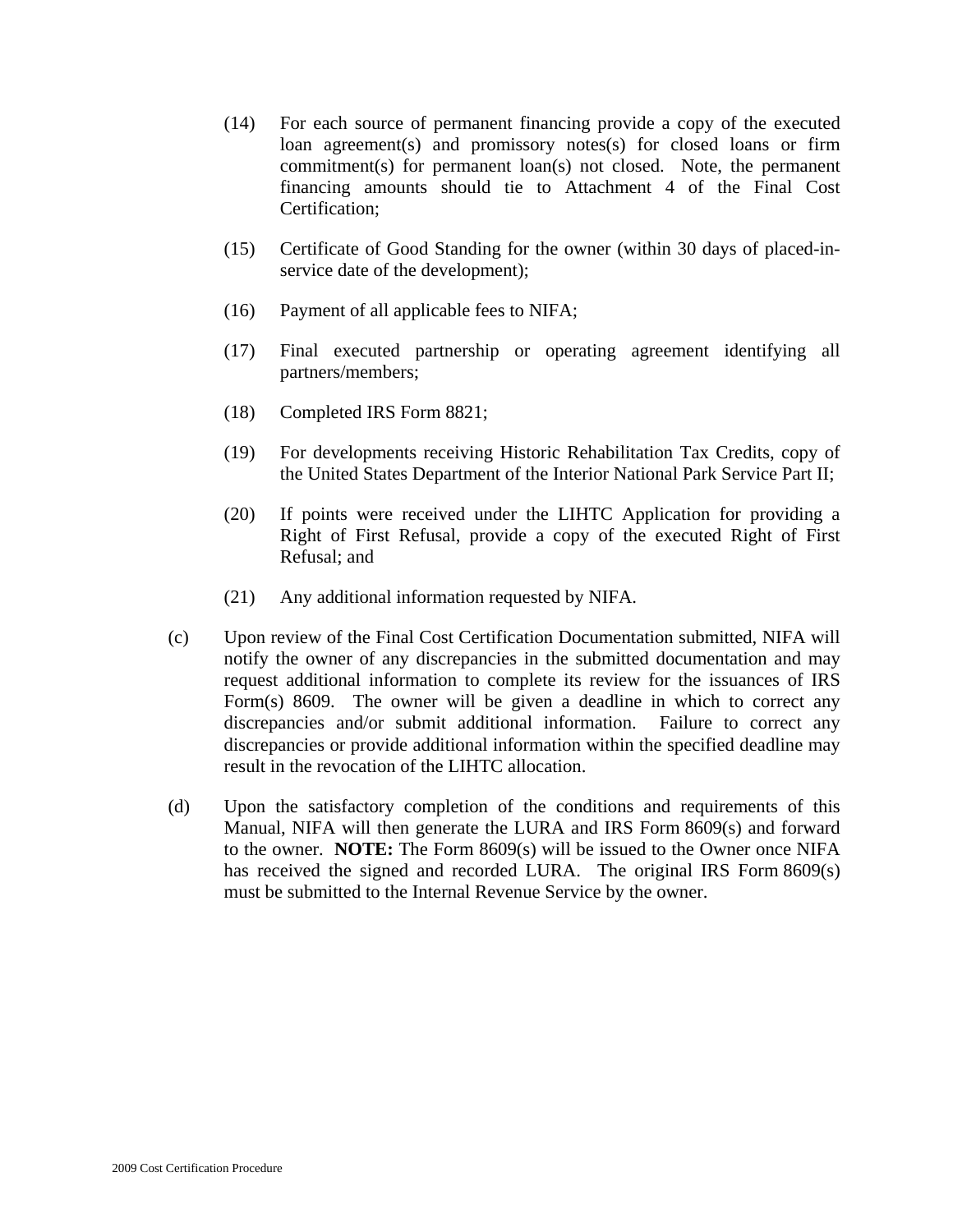#### **EXHIBIT A**

#### **FINAL COST CERTIFICATION**

#### **Complete the yellow-shaded areas in the following spreadsheets by double clicking on the icon below:**

- 1. Final Cost Certification Attachment 1.a
- 2. Individual Building Final Cost Certification (Complete for ALL Buildings) Attachment 1.b
- 3. Placed In Service Acknowledgment (Complete for ALL Buildings) Attachment 2
- 4. General Contractor's Certificate Attachment 3
- 5. Annual Operating Expense Information Attachment 4.a
- 6. Permanent Financing Attachment 4.b



# Cost Certification **Worksheets**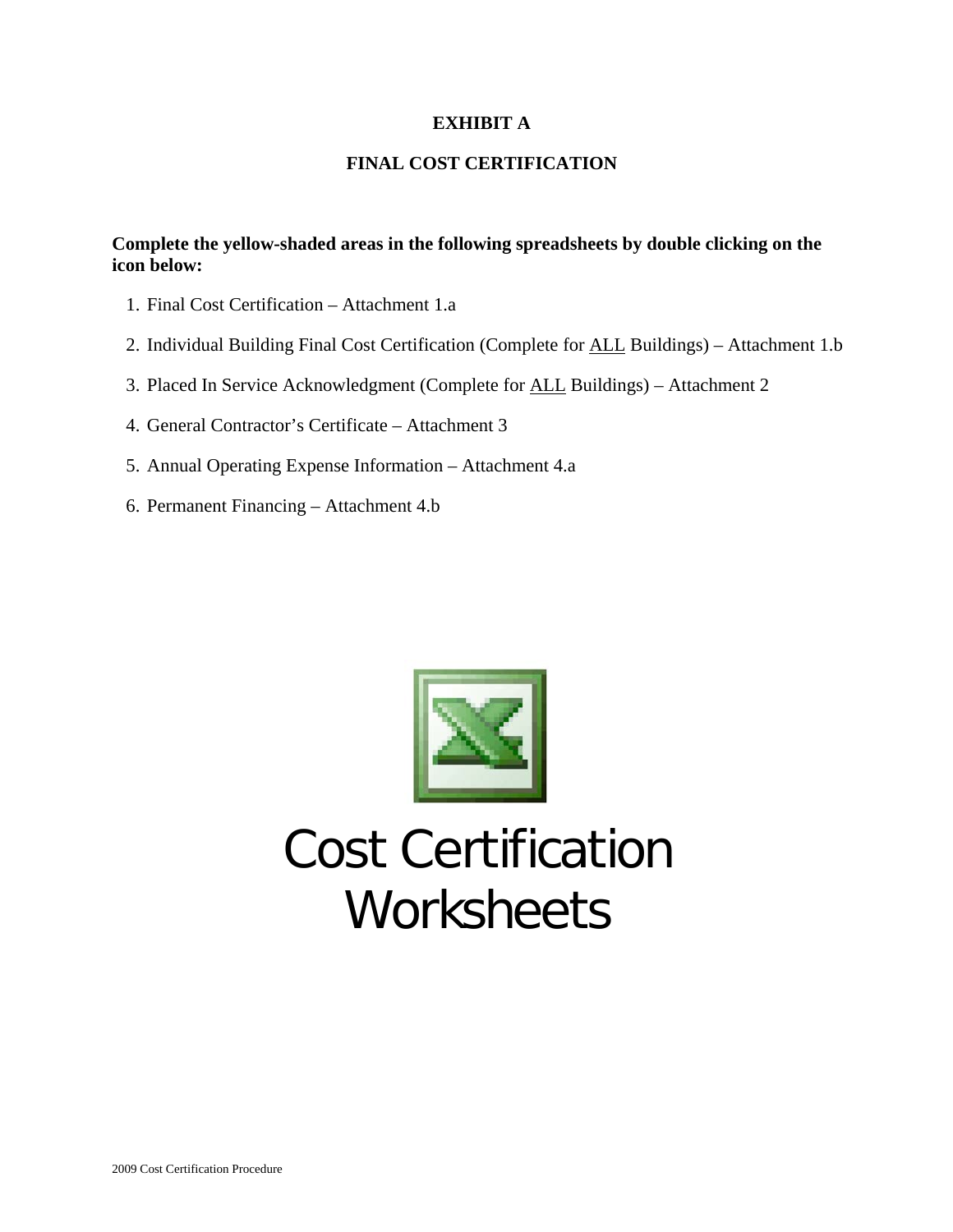# **ATTACHMENT 5**

# **ARCHITECT'S CERTIFICATE**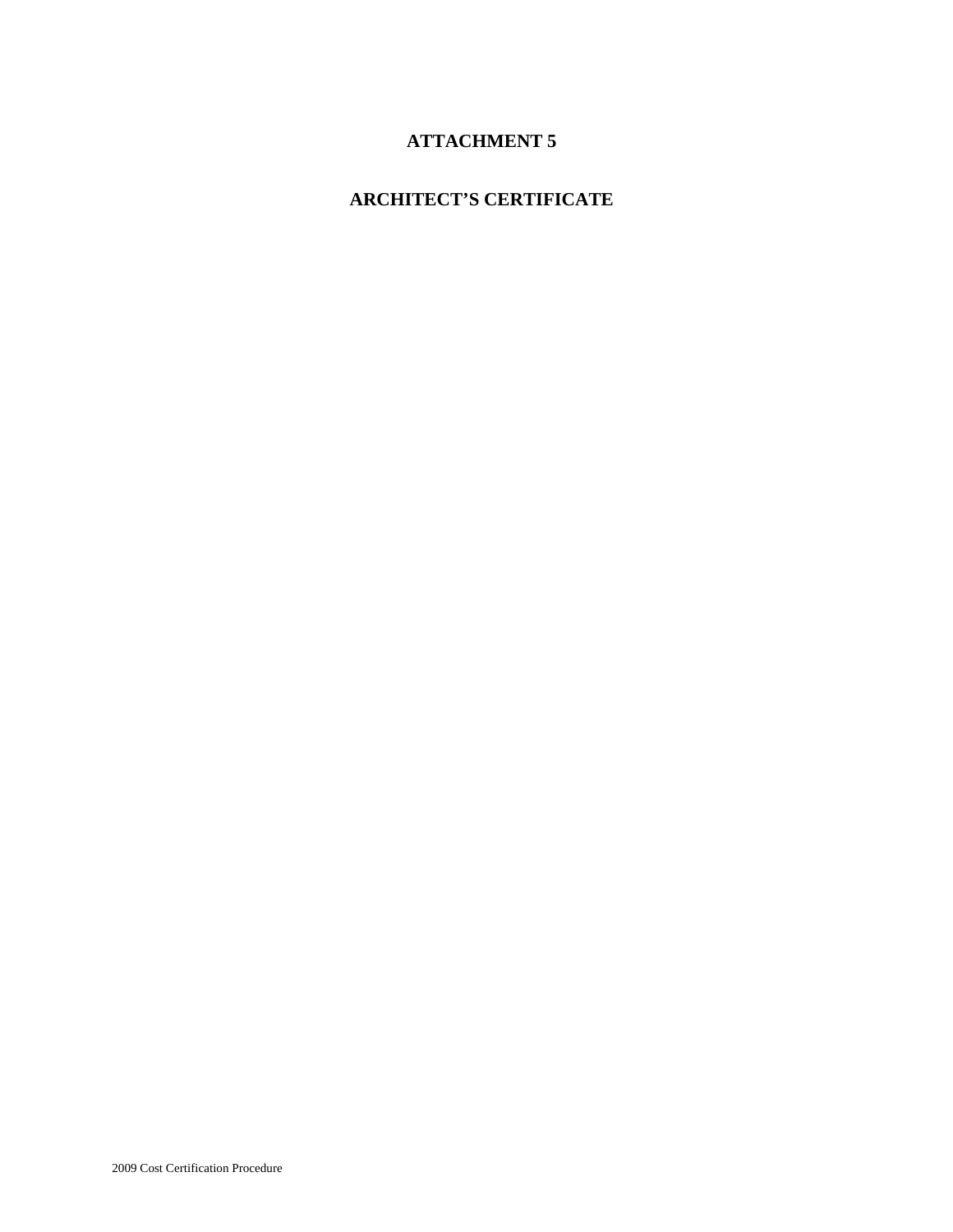#### **ARCHITECT'S CERTIFICATE**

The undersigned, being a duly licensed architect registered in the State of Nebraska, has prepared for  $\qquad \qquad$  (the "Owner") final plans, working drawings and detailed specifications (and addenda) dated \_\_\_\_\_\_\_\_\_\_\_\_\_\_\_\_\_\_ (collectively, the "Plans and Specifications") in connection with certain real property located in \_\_\_\_\_\_\_\_\_\_\_\_\_, Nebraska (the "Development") for which the undersigned acknowledges will receive low-income housing tax credits under Section 42 of the Internal Revenue Code of 1986, as amended.

Accordingly, the undersigned hereby certifies to the Owner and Nebraska Investment Finance Authority that the Plans and Specifications comply with and conform in all respects to the requirements of existing law, have been duly filed with and have been approved by all appropriate governmental and municipal authorities having jurisdiction there over and that the Development as shown on the Plans and Specifications is in compliance with all requirements and restrictions of all applicable zoning, environmental, building, fire, health and other governmental ordinances, rules and regulations and the requirements of the appropriate board of fire underwriters or other similar body acting in and for the locality in which the Development is located. All conditions to the issuance of building permits have been satisfied.

In the opinion of the undersigned, the Development has been constructed in a good and workmanlike manner substantially in accordance with the Plans and Specifications and is free and clear of any damage or structural defects that would in any material respect affect the value of the Development. In the further opinion of the undersigned, all of the preconditions have been met justifying the issuance of (i) the permanent certificate or certificates of occupancy for the Development (or the letter or certificate of compliance or completion stating that the construction complies with all requirements and restrictions of all governmental ordinances, rules and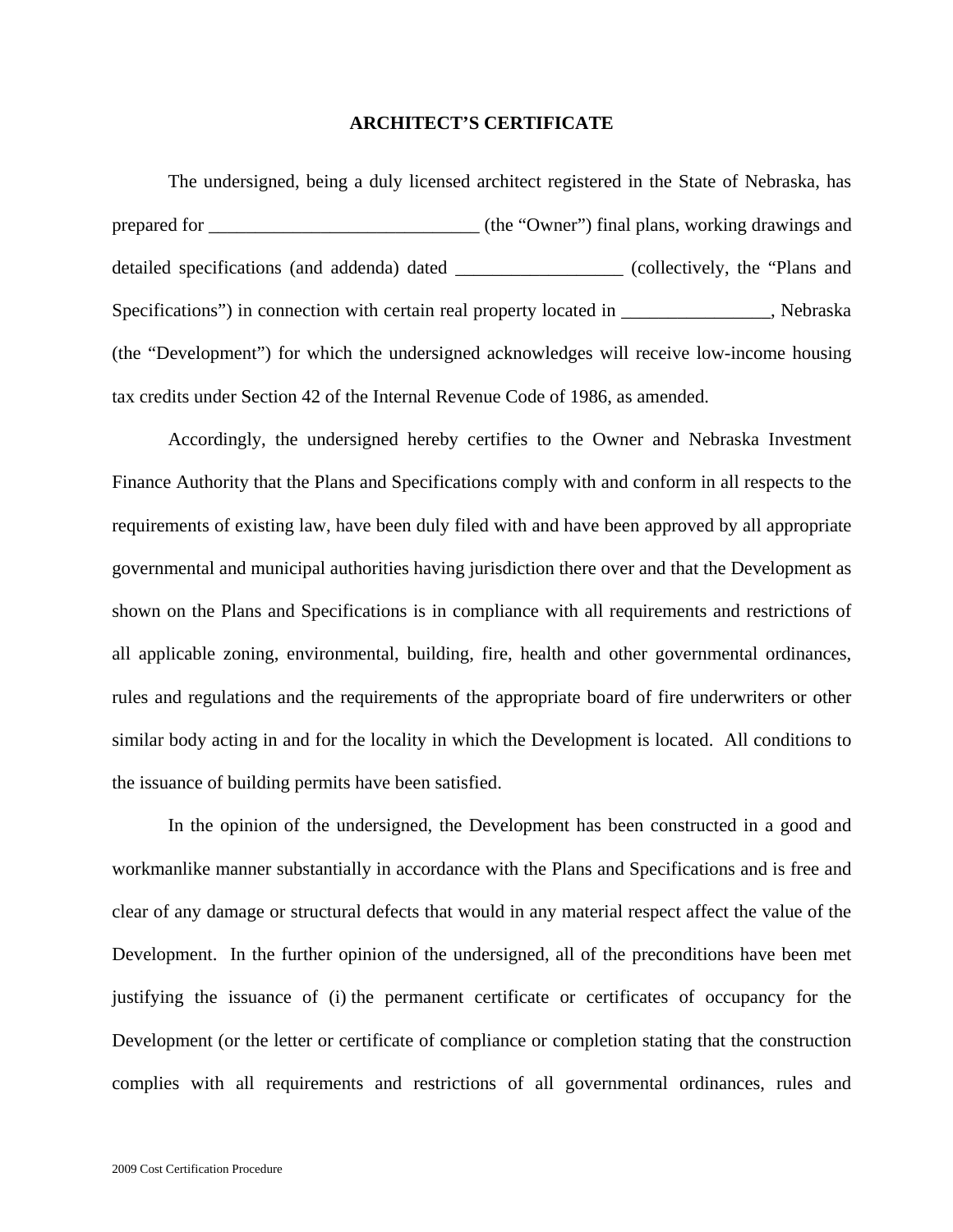regulations) and (ii) such other necessary approvals, certificates, permits and licenses that may be required from such governmental authorities having jurisdiction there over pertaining to the construction of the Development.

The Development will be in compliance with all current zoning, environmental and other applicable laws, ordinances, rules and regulations, restrictions and requirements, including, without limitation, Title III of the Americans with Disabilities Act of 1990 and the Fair Housing Amendment Act, as it relates to the following:

#### • *Accessible Building Entrance on an Accessible Route:*

Covered multifamily dwellings must have at least one building entrance on an accessible route, unless it is impractical to do so because of terrain or unusual characteristics of the site. For all such dwellings with a building entrance on an accessible route the following six requirements apply.

#### • *Accessible and Usable Public and Common Use Areas:*

Public and common use areas must be readily accessible to and usable by people with disabilities.

#### • *Usable Doors:*

All doors designed to allow passage into and within all premises must be sufficiently wide to allow passage by persons in wheelchairs.

#### • *Accessible Route Into and Through the Covered Dwelling Units:*

There must be an accessible route into and through the dwelling units, providing access for people with disabilities throughout the unit.

• *Light Switches, Electrical Outlets, Thermostats and Other Environmental Controls in Accessible Locations:*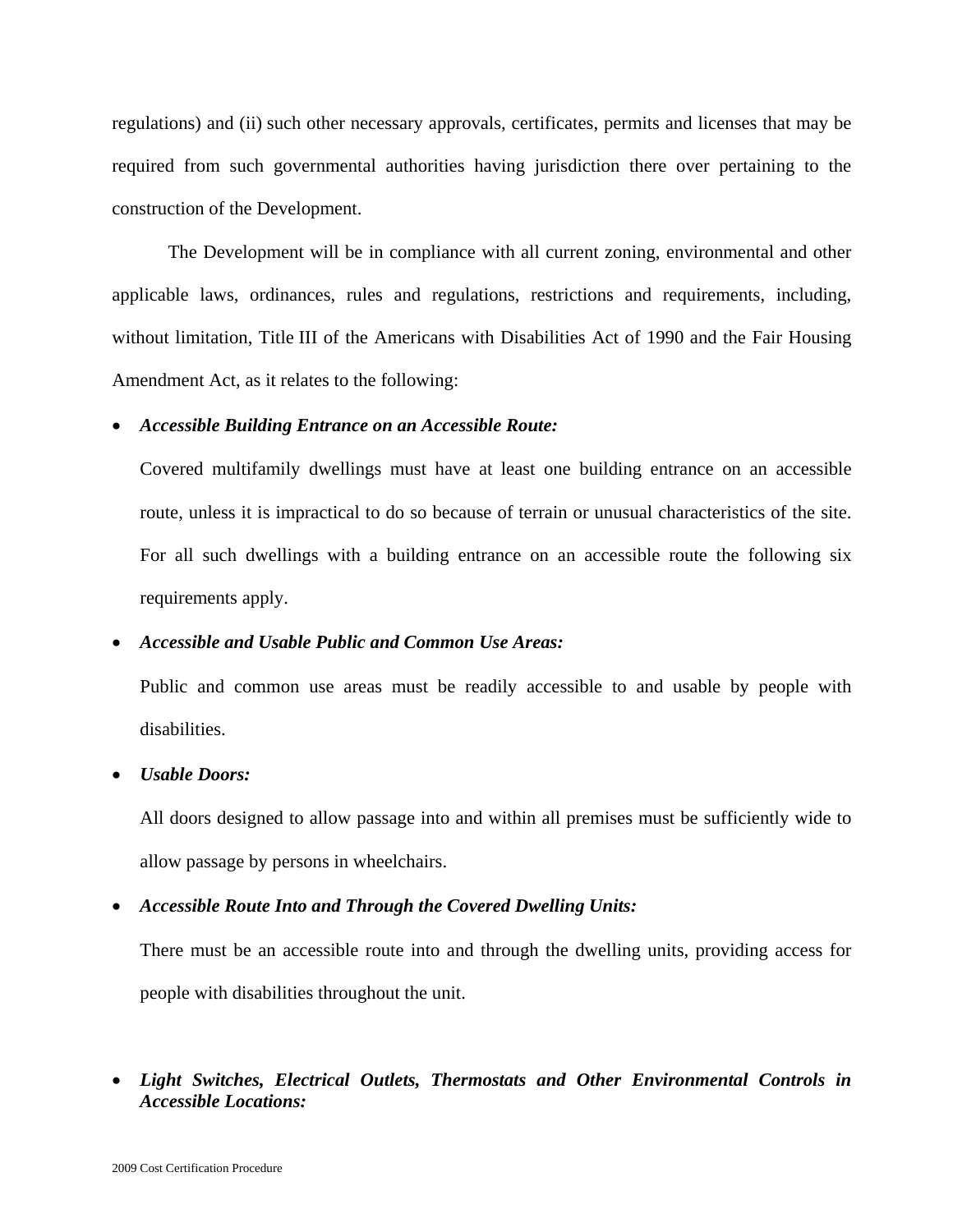All premises within the dwelling units must contain light switches, electrical outlets, thermostats and other environmental controls in accessible locations.

#### • *Reinforced Walls for Grab Bars:*

All premises within dwelling units must contain reinforcements in bathroom walls to allow later installation of grab bars around toilet, tub, shower stall and shower seat, where such facilities are provided.

#### • *Usable Kitchens and Bathrooms:*

Dwelling units must contain usable kitchens and bathrooms such that an individual who uses a wheelchair can maneuver about the space.

The above can be found in the Fair Housing Act Design Manual.

There are no building or other municipal violations filed or noted against the Development. All necessary gas, steam, telephone, electric, water and sewer services and other utilities required to adequately service the Development are now available to the Development. All street drainage, water distribution and sanitary sewer systems have been accepted for perpetual maintenance by the appropriate governmental authority or utility.

The Plans and Specifications do not require the installation or use of any asbestos-containing materials in connection with the construction or use of the Development.

| By:    |  |
|--------|--|
| Name:  |  |
| Title: |  |

Architect Name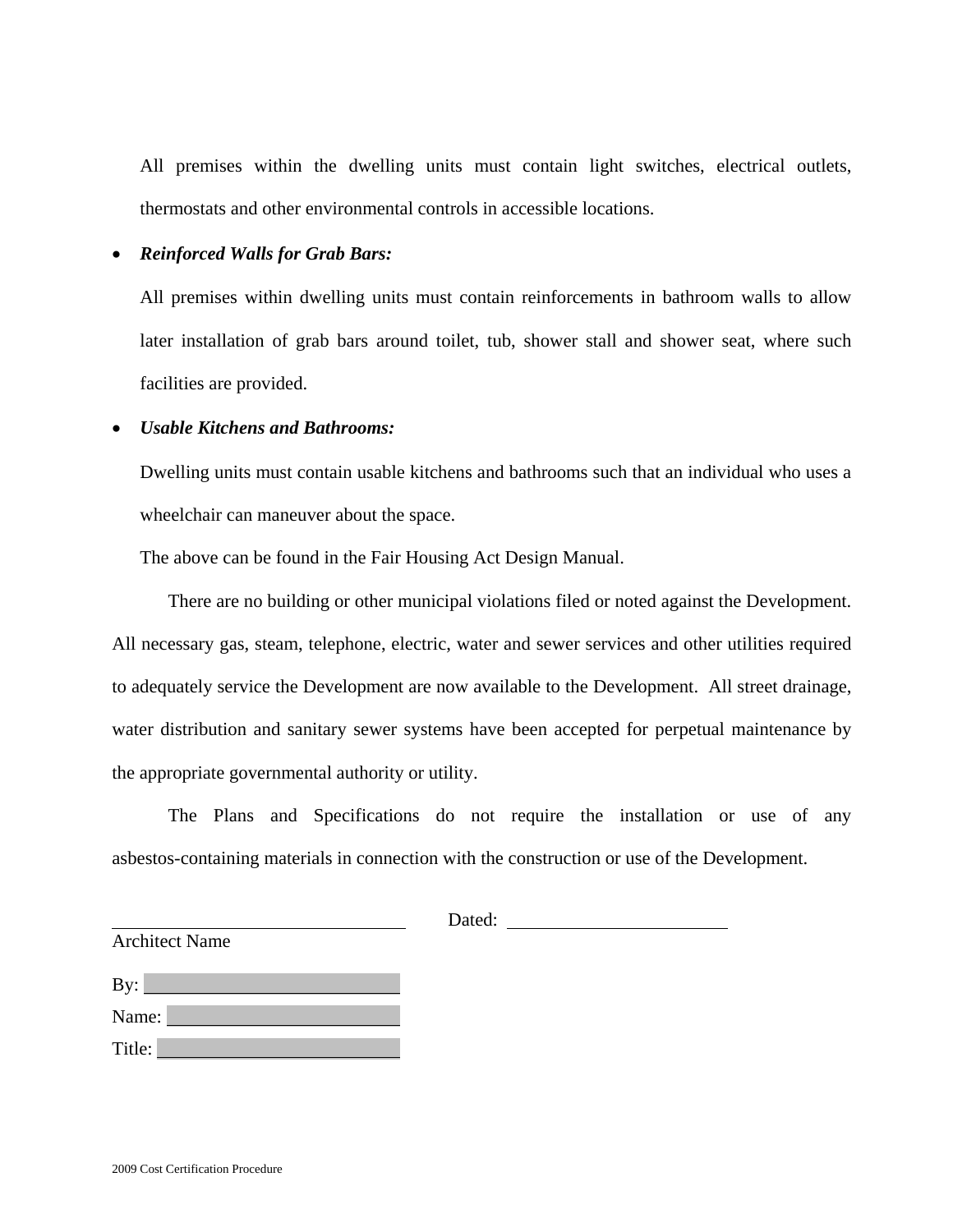#### **EXHIBIT B**

#### **INDEPENDENT AUDITORS' REPORT ON APPLYING AGREED-UPON PROCEDURES**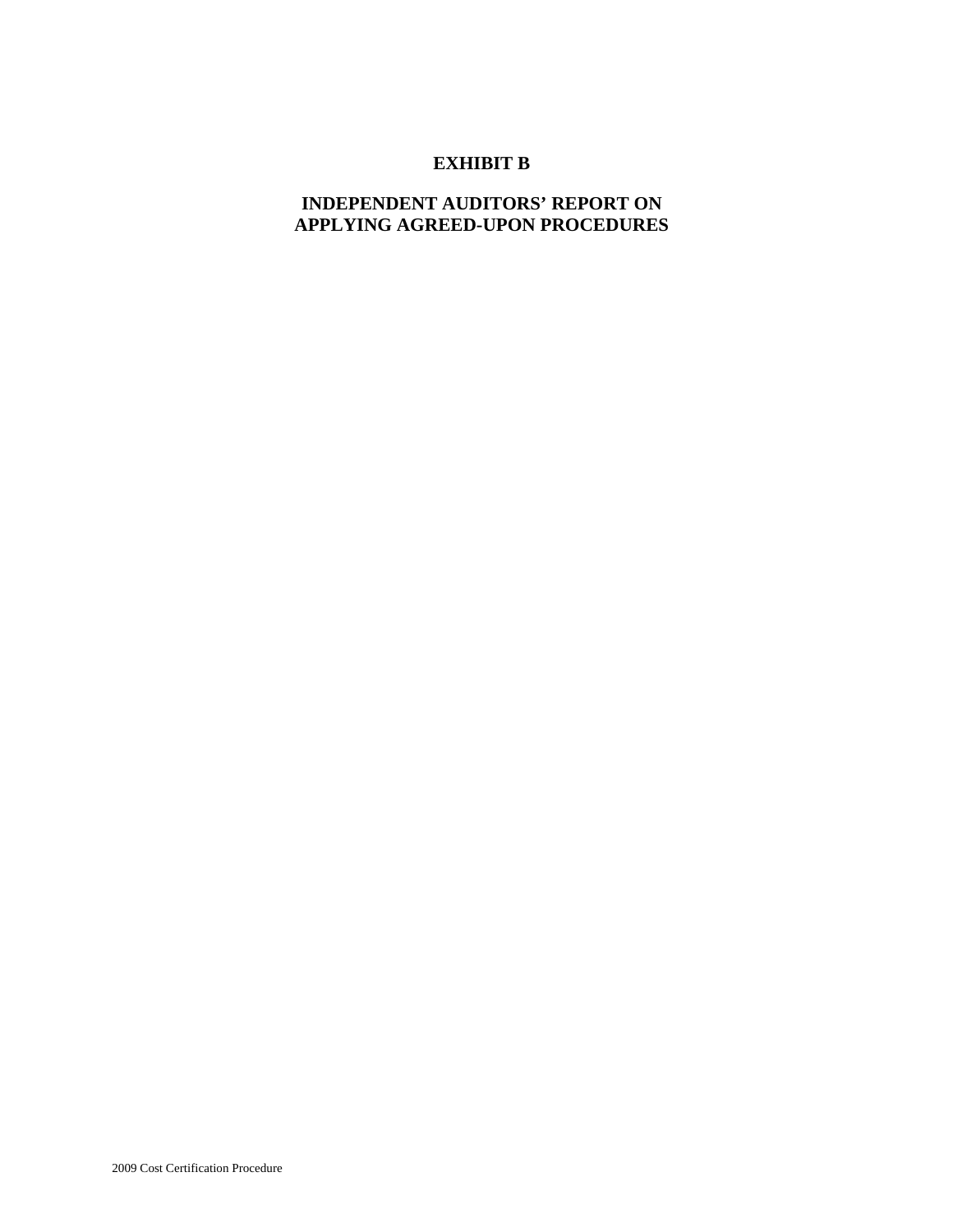#### **INDEPENDENT AUDITORS' REPORT ON APPLYING**

#### **AGREED-UPON PROCEDURES**

#### A. **General Instructions**

All requested information must be prepared in the format provided below. Submission of this report in any other format or without all requested items will not be reviewed by NIFA. If any question is not applicable, mark "N/A," and, if necessary, provide an explanation. The letter should be on the auditor's letterhead with an original signature.

#### B. **Required Format**

To: Nebraska Investment Finance Authority ("NIFA") Suite 200 1230 O Street Lincoln, NE 68508-1402 Attn: Low Income Housing Tax Credit Division

| RE: | Low Income Housing Tax Credit Allocation Request |
|-----|--------------------------------------------------|
|     | Name of Development                              |
|     | NIFA LIHTC #                                     |
|     | Development Owner Name                           |

To Whom It May Concern:

We have audited the costs included in the accompanying NIFA Final Cost Certification (the "Final Cost Certification") of (the "Owner") for (the "Development") as of  $\qquad \qquad , 20$  . The Final Cost Certification is the responsibility of the Owner and the Owner's management. Our responsibility is to express an opinion on the Final Cost Certification based on our audit.

We conducted our audit in accordance with generally accepted auditing standards. Those standards require that we plan and perform the audit to obtain reasonable assurance about whether the Final Cost Certification is free of material misstatement. An audit includes examining, on a test basis, evidence supporting the amounts and disclosures in the Final Cost Certification. An audit also includes assessing the accounting principles used and significant estimates made by management, as well as evaluating the overall Final Cost Certification presentation. We believe that our audit provides a reasonable basis for our opinion.

The accompanying Final Cost Certification was prepared in conformity with the accounting practices prescribed by the Internal Revenue Service, under the accrual method of accounting, and in conformity with the format and qualified allocation plan rules set by NIFA, which is a comprehensive basis of accounting other than generally accepted accounting principles. Also, we have reviewed technical advice memorandum 200043015, 200043016, 200043017, 200044004 and 200044005 recently released by the Internal Revenue Service, which addressed the inclusion ineligible basis of certain costs.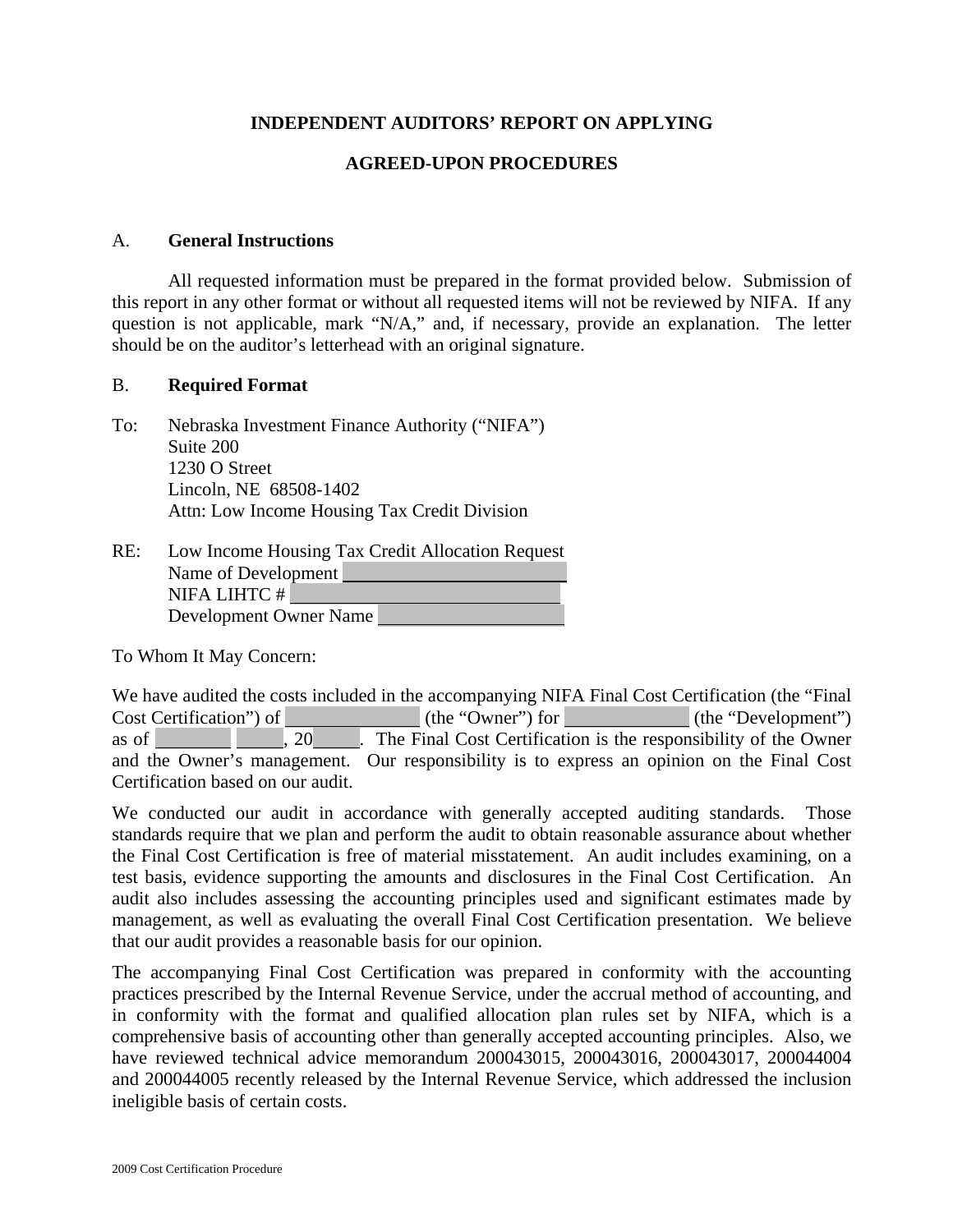In our opinion the Final Cost Certification presents fairly, in all material respects, the actual costs of  $\frac{1}{2}$  and eligible basis of  $\frac{1}{2}$  of the Owner for the Development as of , 20 on the basis of accounting described above.

This report is intended solely for the information and use of the Owner and the Owner's management and for filing with NIFA and should not be used for any other purpose.

We have no financial interest in the Development other than in the practice of our profession.

\_\_\_\_\_\_\_\_\_\_\_\_\_\_\_\_\_\_\_\_\_\_\_\_\_\_\_\_\_\_\_\_\_\_\_\_\_\_ \_\_\_\_\_\_\_\_\_\_\_\_\_\_\_\_\_\_\_\_\_\_\_\_\_\_\_\_\_\_\_

City, State , 20

Signature of Principal of Firm Title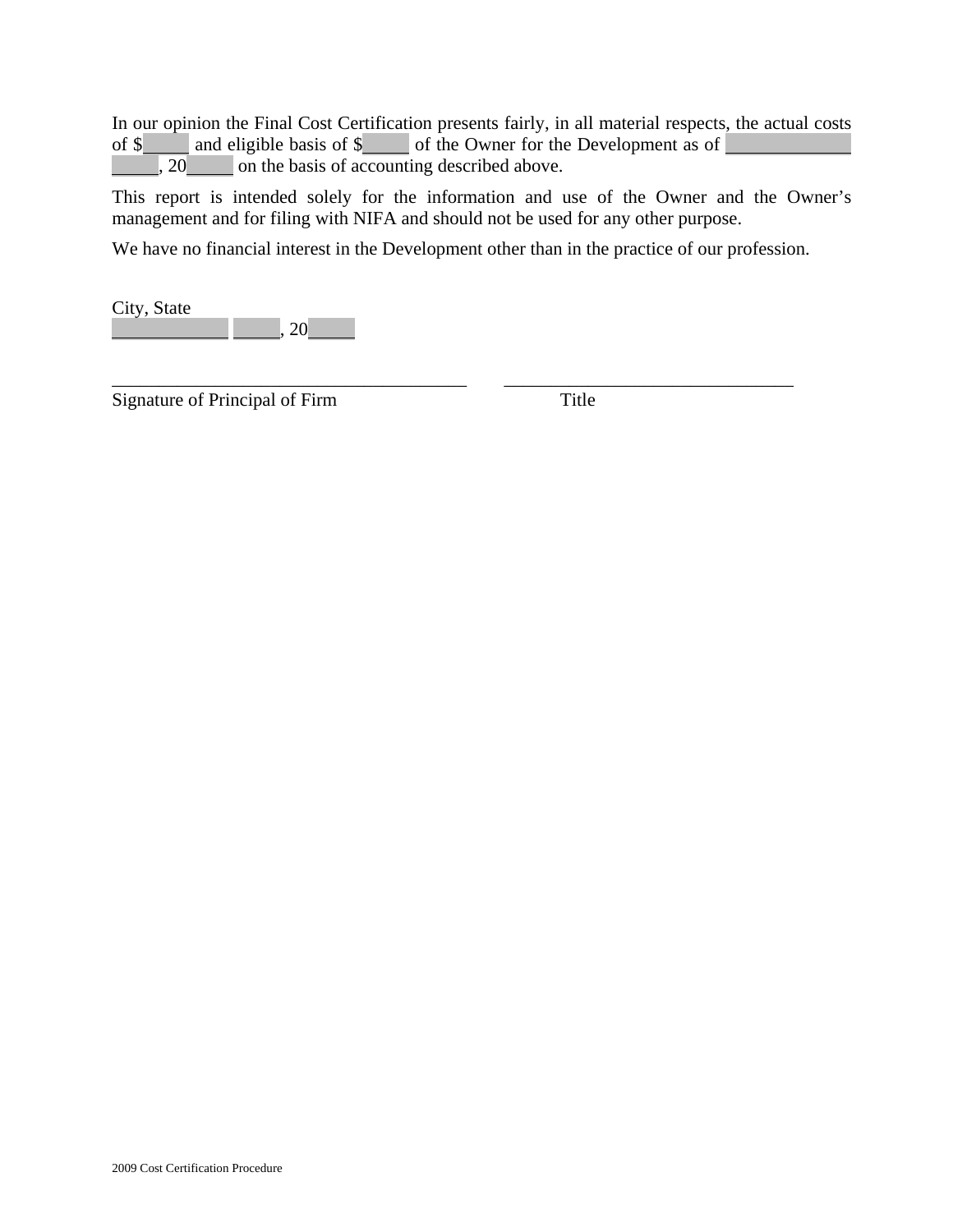### **EXHIBIT C**

# **CROWN PROGRAM COMPLIANCE LETTER**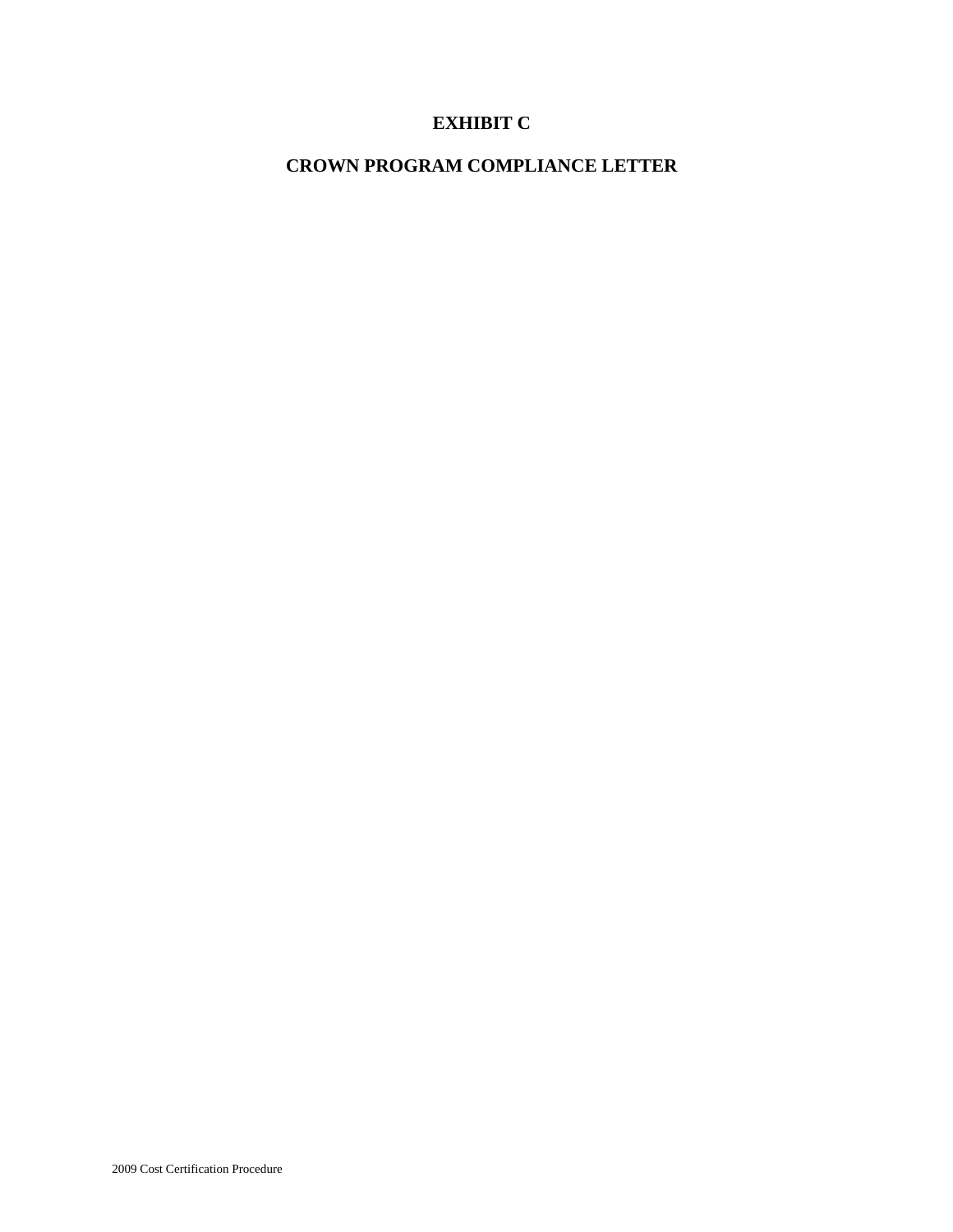#### **CROWN Program Compliance Letter**

| <b>Owner Name:</b><br>"Owner")             | (the              |
|--------------------------------------------|-------------------|
| <b>Development Name:</b><br>"Development") | $\mathcal{C}$ the |
| <b>NIFA LIHTC Project No.:</b>             |                   |

#### **Section 1: Description of CROWN Set-Aside**

- 1. A long-term CROWN development, as defined by NIFA, is a rent to own home pursuant to a plan and with documents approved in advance by NIFA that will be sold to a qualified tenant at the end of the 15 – year compliance period.
- 2. Current CROWN developments require \$50 per month to be set aside for each tenant. This set-aside will be used by the tenant to assist in the purchase of a home at a future date. Based on units, each tenant would accumulate \$ over the Development's 15-year compliance period for each home, or \$ for the total homes constructed by the Owner.

#### **Section 2: Development Specific CROWN Requirements**

- 1. The Owner has constructed (list the number of homes) (the "Home(s)"), and at the end of the Development's 15-year compliance period will make these Homes available for sale to qualified tenants.
- 2. The cost per Home is \$ (average cost, based on Final Cost Certification Documentation submitted to NIFA on  $\vert$ ,  $\vert$ , 20 ).
- 3. The Homes will be sold for a price determined under Section  $42(i)(7)$  of the Internal Revenue Code of 1986, as amended. The minimum purchase price under this subparagraph is an amount equal to the sum of:
	- a. the principal amount of outstanding indebtedness secured by each Home (other than indebtedness incurred within the 5-year period ending on the date of the sale to the tenants), plus
	- b. all Federal, State, and local taxes attributable to such sale.
- 4. It is the intent of the Owner to establish a "Rent to Own" program under which a qualified tenant can purchase a Home at the end of the Development's 15-year compliance period. The Owner will establish a separate tenant escrow account for each tenant. The tenant escrow account shall be interest bearing and will be utilized as discussed in Section 1.2 above. The specific utilization of these monies will be for down-payment, closing cost